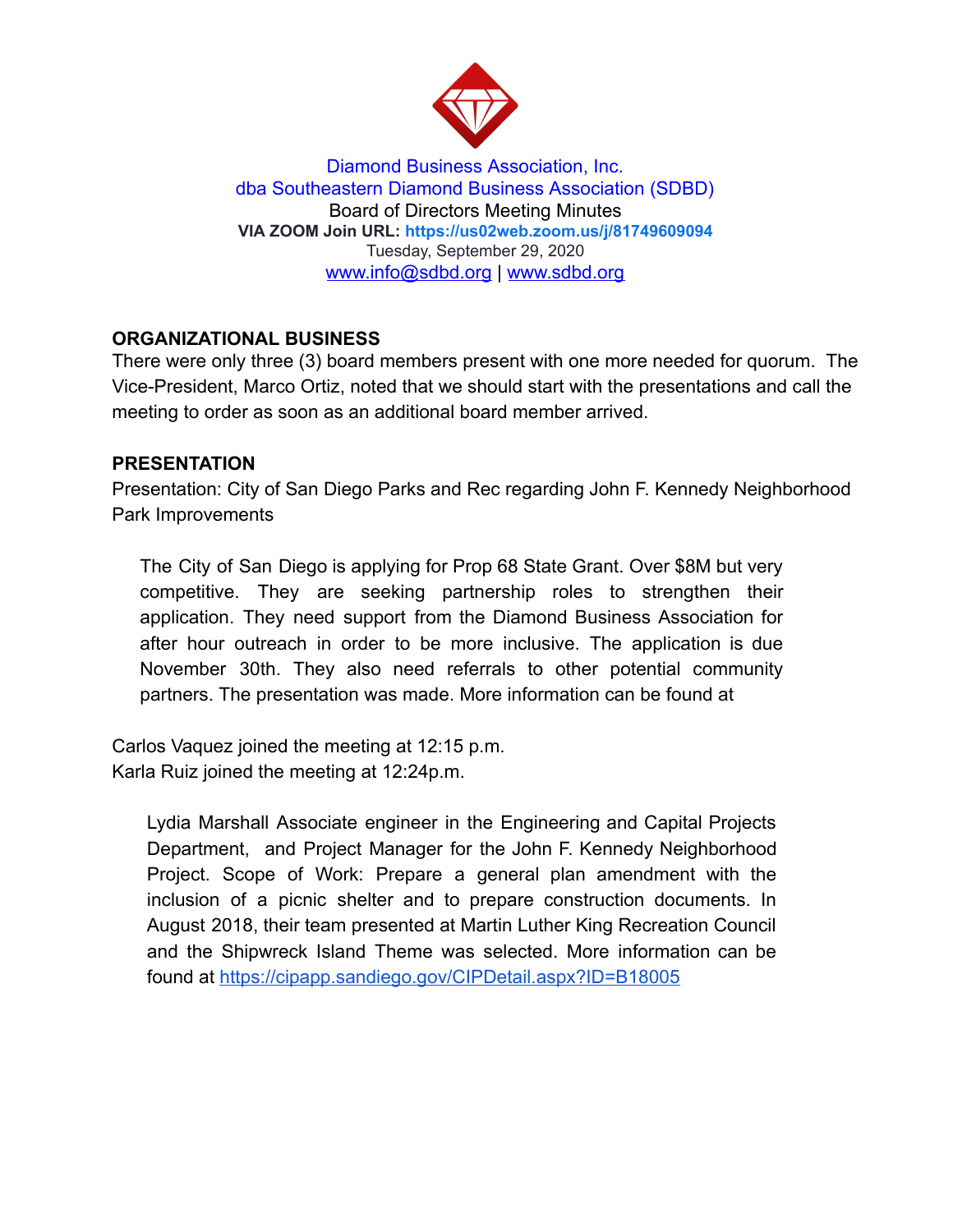## **ORGANIZATIONAL BUSINESS**

The meeting was called to order by Vice-President Marco Ortiz at 12:30 p.m. Quorum present (5 out of 7 members).

- Roll Call Board Members Present: Carlos Vasquez (Civic San Diego), Marco Ortiz (Farmers Insurance), Marion McCord (Social Model Technology Research), Karla Ruiz (Bilingual Mobile Notaries), Eddie Muhammad (RBW Security)
- Board Members Absent: Demetre Booker, Jr. (Elevate Commercial) and Jamaal Jackson (US Bank).
- Others Present: Liliana Garcia-Rivera (Diamond BID), Michelle Harris Price (Diamond BID/Volunteer), and Linda Cherry (Volunteer recording the minutes), Cristina Sanchez Kerr (Arboreta Group), Jonathan Avalar (Planning Department), Martin Flores, Lydia Marshall, Shaun McClondan, Jennelle Burns.

# **APPROVAL OF THE AGENDA**

# **Motion: Karla Ruiz Second: Marion McCord Yes: 5 No: 0 Abstain:0**

# **PRESENTATION:**

Presentation: Shaun McClondan - Sister Cities Project

Creates partnerships between underserved communities and affluent communities to deepen cultural understanding and foster relationships. Cultural Events, Business Growth,and Workforce Development. He's creating an agency where he recruits black youth that gets trained on social media marketing for businesses in the BID. The first 90-days the interns would be working in the Southeastern San Diego communities. The second 90-days they would be working in North County. The idea is that after they complete their 180 days, the youth could be hired in either community thereby creating jobs. We would provide the businesses that need the services and support and the youth receive training that will enable them to obtain employment. The eco members will help the businesses build out their page on our website. They are currently in discussions with the Workforce Partnership and Community College District for the funding to pay the interns.

## **CONSENT ITEMS (combined as a single motion to approve)**

- Approve Minutes of the Board of Directors of August 29, 2020 Motion: Eddie Muhammad Second: Karla Ruiz Yes: 5 No: 0 Abstain: 0
- Ratification of Election of Officers for terms ending 6/30/21 President - Carlos Vasquez Vice-President - Marco Ortiz Secretary/Treasurer - Marion McCord **Motion: Karla Ruiz Second: Eddie Muhammad Yes: 5 No: 0 Abstain: 0**
- Add Marco Ortiz as a signer to US Bank Checking Account